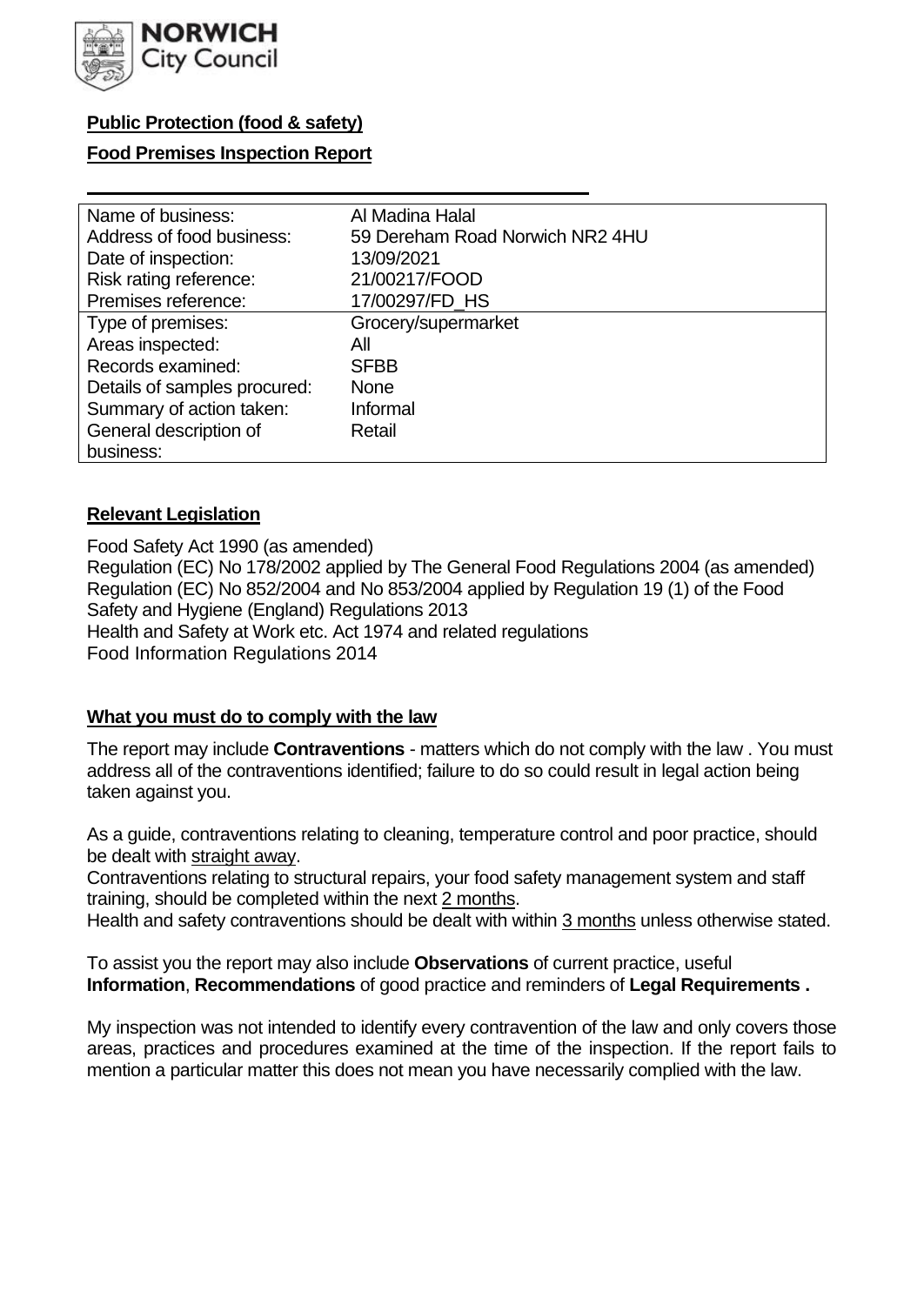# **FOOD SAFETY**

## **How we calculate your Food Hygiene Rating:**

 The food safety section has been divided into the three areas which you are scored against for the hygiene rating: 1. food hygiene and safety procedures, 2. structural requirements and 3. confidence in management/control procedures. Each section begins with a summary of what was observed and the score you have been given. Details of how these scores combine to produce your overall food hygiene rating are shown in the table.

| <b>Compliance Area</b>                     |          |    |           | <b>You Score</b> |               |    |           |                 |                |  |  |
|--------------------------------------------|----------|----|-----------|------------------|---------------|----|-----------|-----------------|----------------|--|--|
| Food Hygiene and Safety                    |          |    |           | $\Omega$         | 5             | 10 | 15        | 20              | 25             |  |  |
| <b>Structure and Cleaning</b>              |          |    | $\Omega$  | 5                | 10            | 15 | 20        | 25              |                |  |  |
| Confidence in management & control systems |          |    | $\Omega$  | 5                | 10            | 15 | 20        | 30 <sup>°</sup> |                |  |  |
|                                            |          |    |           |                  |               |    |           |                 |                |  |  |
| <b>Your Total score</b>                    | $0 - 15$ | 20 | $25 - 30$ |                  | $35 - 40$     |    | $45 - 50$ |                 | > 50           |  |  |
| <b>Your Worst score</b>                    | 5        | 10 | 10        |                  | 15            |    | 20        |                 |                |  |  |
|                                            |          |    |           |                  |               |    |           |                 |                |  |  |
| <b>Your Rating is</b>                      | 5        | 4  |           | 3                | $\mathcal{P}$ |    |           |                 | $\overline{0}$ |  |  |

Your Food Hygiene Rating is 3 - a generally satisfactory standard

# **1. Food Hygiene and Safety**

Food hygiene standards are generally satisfactory and maintained. There is evidence of some non-compliance with legal requirements. Some lapses are evident however generally you have satisfactory food handling practices and procedures and adequate control measures to prevent cross-contamination are in place. The contraventions require your attention; although not critical to food safety they may become so if not addressed. **(Score 10** 

000300

## Contamination risks

**Observation** I was pleased to see you were able to demonstrate effective controls to prevent cross-contamination.

**Recommendation** I recommend that items such as mops and buckets are stored in an area, room or cupboard and not in the WC where it could become contaminated

#### Hand-washing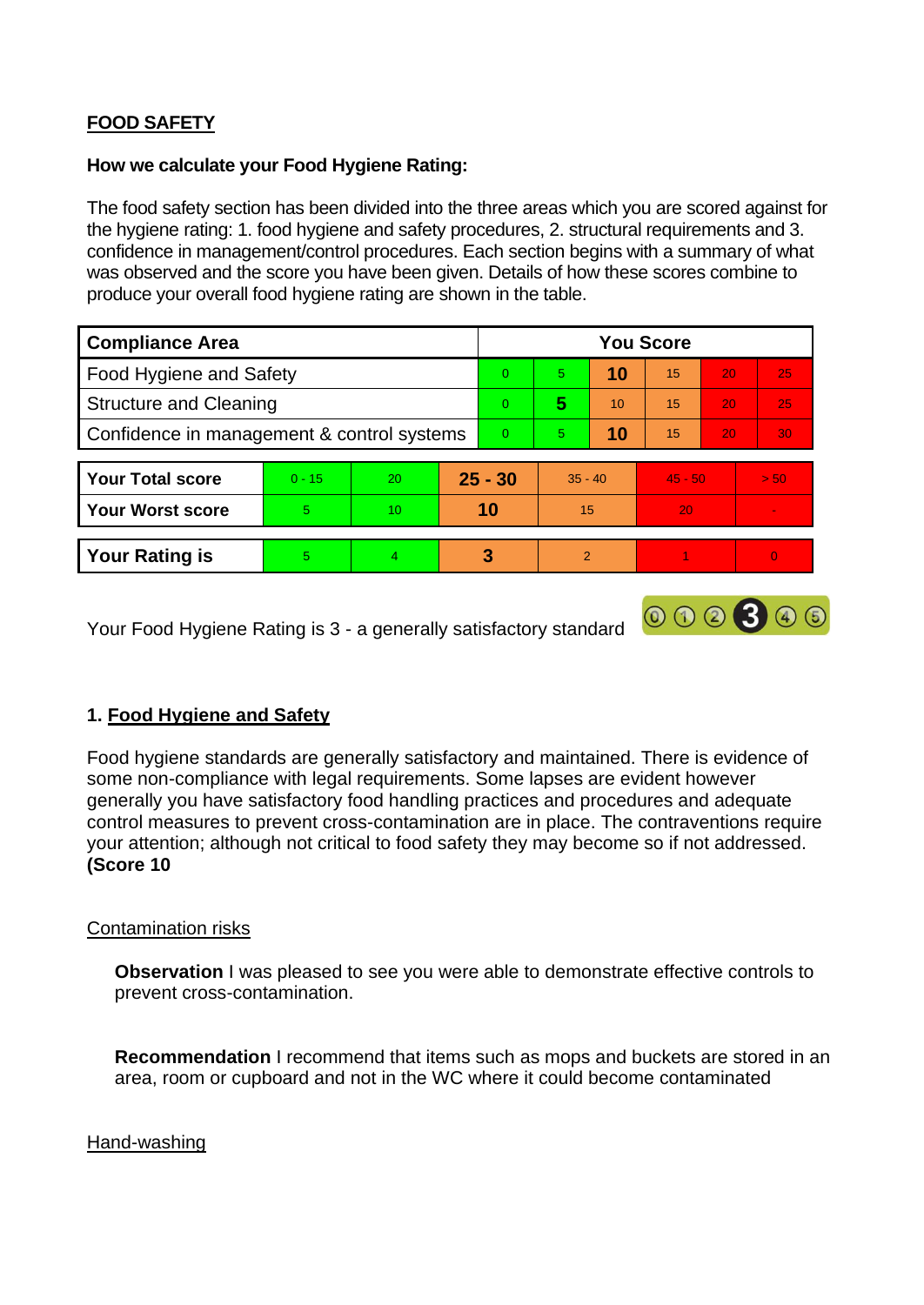**Contravention** The following indicated that hand-washing was not suitably managed:

- the hand wash basin was obstructed
- staff were not seen washing their hands when I visited
- no towel to towel dispenser

**Information** Handwashing is required:

- before handling ready-to-eat food
- after touching raw food and its packaging, including unwashed fruit and vegetables
- after a break/smoking
- after going to the toilet
- after cleaning
- after removing waste
- after blowing your nose

#### Personal Hygiene

**Contravention** The following are examples of poor personal hygiene or where it was made difficult for food handlers to maintain sufficiently high standards of personal cleanliness::

• food handlers were wearing jewellery i.e stoned ring

## Unfit food

**Contravention** The following food was unfit (and was seized or destroyed in my presence) because it was either; past its use by date; did not conform to food safety requirements; was not produced, prepared or processed in accordance with the regulations; or, in the case of fresh meat, its origin could not be determined

• 9 x skinned rabbits

#### Poor Practices

**Contravention** The following matters represented poor practice and if allowed to continue may cause food to become contaminated or lead to its deterioration:

- 9 packets of garlic salami were being stored beyond their 'best before' date of 4 /9
- a frozen packet of mixed vegetables were being stored beyond their 'best before' date of March 21

 must check the food and make sure your customers are aware that it is past the BEST **Guidance** It is permitted to sell food after its BEST BEFORE date, but becomes an offence if it is not of the nature, substance or quality demanded by the consumer. You BEFORE date.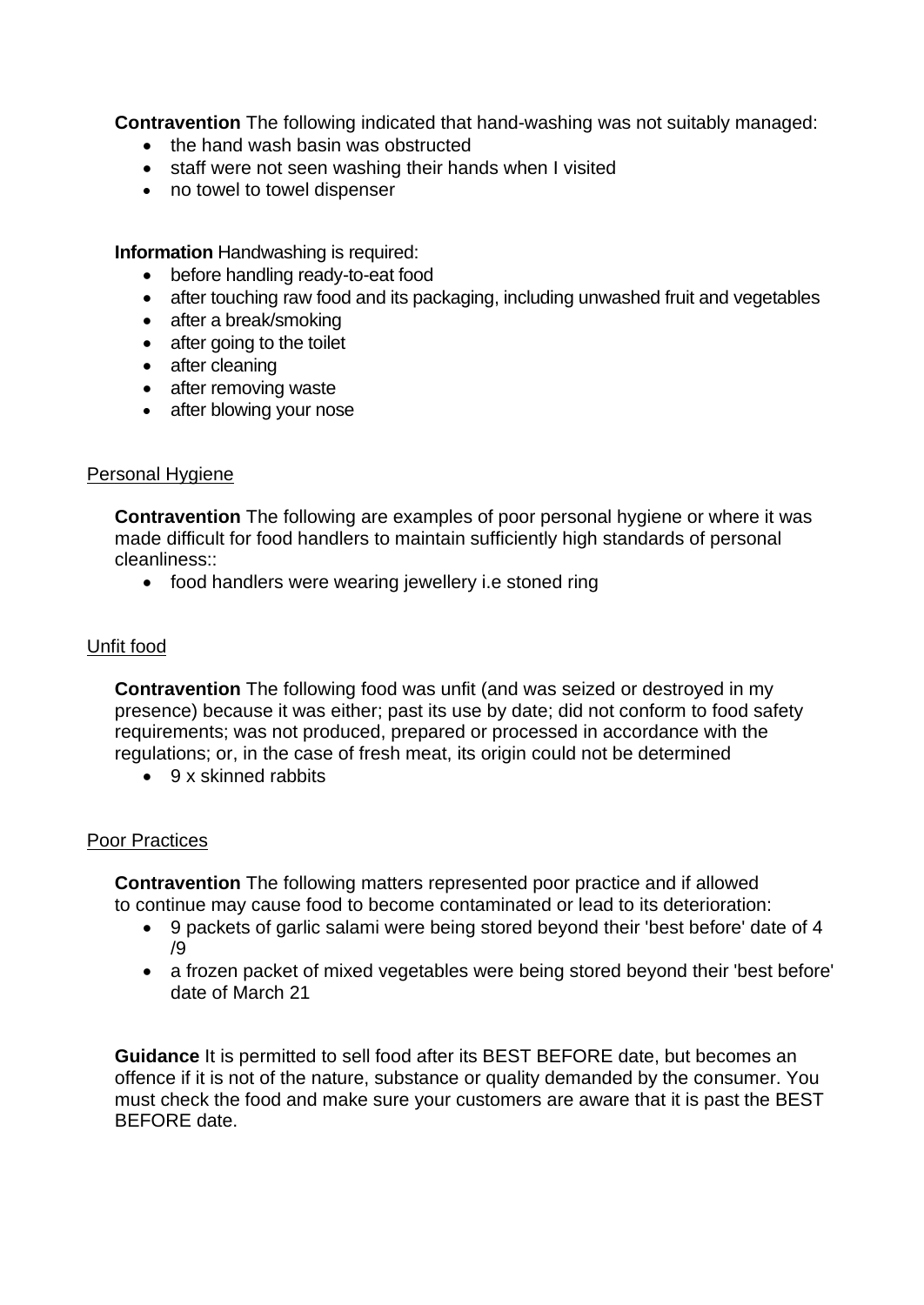# **2. Structure and Cleaning**

 The structure facilities and standard of cleaning and maintenance are all of a good standard and only minor repairs and/or improvements are required. Pest control and waste disposal provisions are adequate. The minor contraventions require your attention. **(Score 5)** 

## Cleaning of Structure

**Contravention** The following items were dirty and require more frequent and thorough cleaning:

- walls to the walk-in fridge
- ledge to walk-in freezer

## Cleaning of Equipment and Food Contact Surfaces

**Contravention** The following items are dirty and must be cleaned:

• electric fly killler

## Cleaning Chemicals / Materials / Equipment and Methods

**Information** Cardboard cannot be properly cleaned. Do not use it to cover the floor/ shelves of work surfaces in food rooms

**Observation** I was pleased to see that the premises was kept clean and that your cleaning materials, methods and equipment were able to minimise the spread of harmful bacteria between surfaces.

## **Maintenance**

**Contravention** The following items had not been suitably maintained and must be repaired (or replaced):

• light switch

## **3. Confidence in Management**

 There are generally satisfactory food safety controls in place although there is evidence of some non-compliance with the law. The contraventions require your attention; although not critical to food safety they may become so if not addressed. **(Score 10)** 

## Type of Food Safety Management System Required